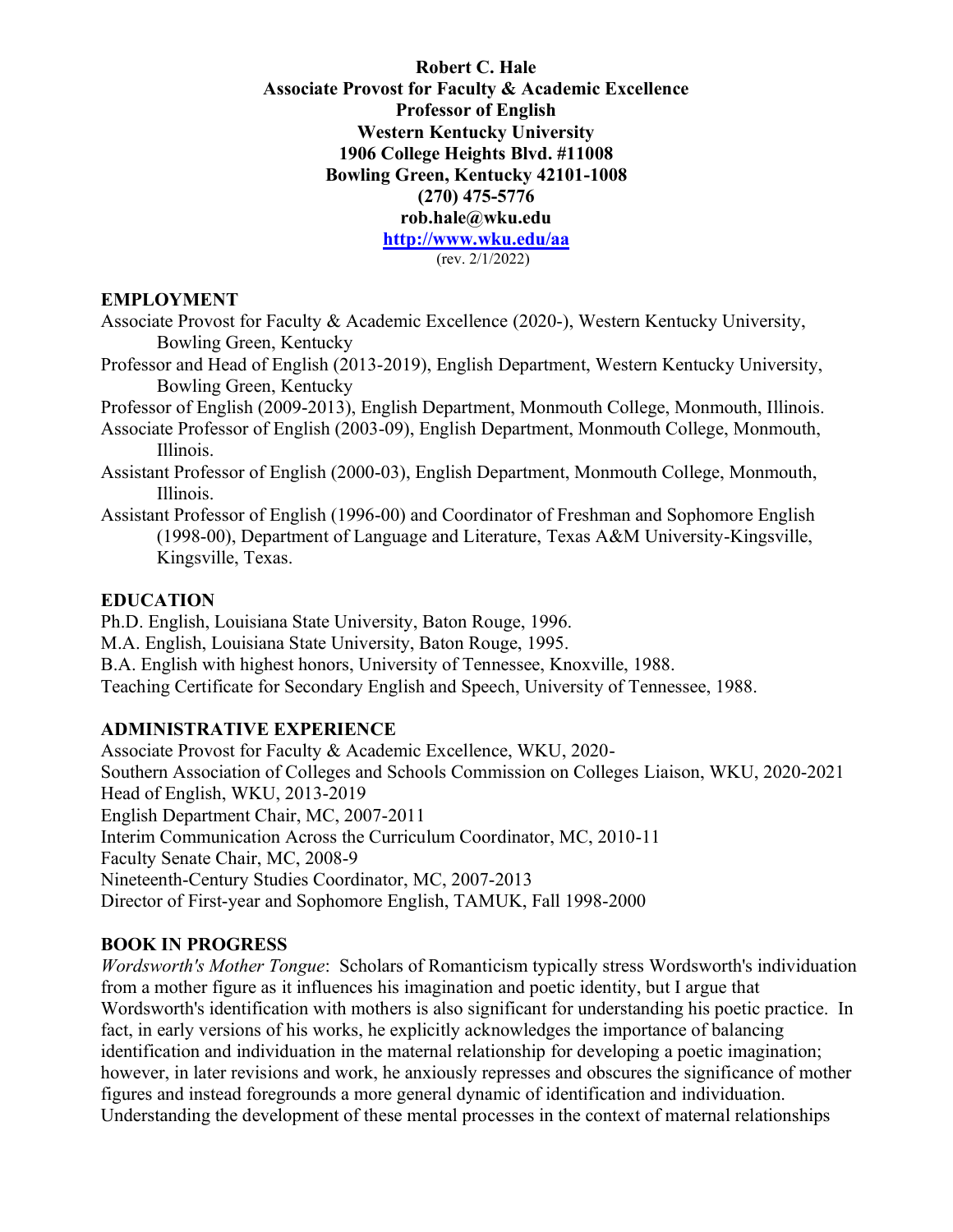helps readers follow Wordsworth's development as a poet and comprehend his comment in *The Prelude* that a poet/child's mind functions as "creator and receiver both."

### **PUBLICATIONS**

- "Wordsworth's 'The Mad Mother': The Poetics and Politics of Identification." *The Wordsworth Circle*. 39.3 (2008): 108-114. Print.
- "'[S]hak[ing] the dwellings of the great': Liberation in Joanna Baillie's *Poems* (1790)." *Baillie and Utopianism Praxis Series*. July 2008. *Romantic [C](http://www.rc.umd.edu/praxis/utopia/index.html)ircles*. Web. *<http://www.rc.umd.edu/praxis/utopia/index.html>*
- ["Wordsworth's Mother Tongue: Mourning, Langua](http://www.rc.umd.edu/praxis/utopia/index.html)ge, and Identity in 'The Emigrant Mother.'" *Romanticism and Parenting: Instruction, Image, and Ideology*. Ed. Carolyn Weber. Cambridge Scholars Press, 2007. 87-102. Print.
- "Wordsworth, Revision, and the Blessed Babe: Reading the Mother in Book 2 of *The Prelude*." *Mosaic: A Journal for the Interdisciplinary Study of Literature* 33.3 (2000): 145-163. Print.
- "Revolution and the 'Low-down Folks': Poetic Strategies for the Masses in *Lyrical Ballads* and *Fine Clothes to the Jew*." *Langston Hughes Review* 13.2 (1995): 54-67. Print.

### **REVIEWS**

- Rev. of *Women Writers and Old Age in Great Britain, 1750-1850*, Devoney Looser. *The Wordsworth Circle*. 41.4 (2010): 255-56. Print.
- Rev. of *Wordsworth and the Word-Preserving Arts: Typographic Inscription, Ekphrasis, and Posterity in the Later Work*, Peter Simonsen. *The Wordsworth Circle*. 38.4 (2007): 162-64. Print.
- Paid Rev. of *The Concise Little, Brown Handbook*. Addison Wesley Longman.
- Paid Rev. of *F. Scott Fitzgerald: New Views*, Ed. Laura Rattray. Routledge Press.
- Rev. of *Poems* 1790, by Joanna Baillie. *The Eighteenth Century: A Current Bibliography*, New York: AMS Press, 2001. 398-9. Print.

## **ENCYCLOPEDIA ENTRIES**

- "Anecdote for Fathers." *Encyclopedia of Literary Romanticism*. Ed. Andrew Maunder. Facts on File. New York: Infobase, 2010. 9-10. Print.
- "Complaint of the Forsaken Indian Woman." *Encyclopedia of Literary Romanticism*. Ed. Andrew Maunder. Facts on File. New York: Infobase, 2010. 85-6. Print.
- "The Eolian Harp." *Encyclopedia of Literary Romanticism*. Ed. Andrew Maunder. Facts on File. New York: Infobase, 2010. 119-20. Print.
- "The Indian Woman's Death Song." *Encyclopedia of Literary Romanticism*. Ed. Andrew Maunder. Facts on File. New York: Infobase, 2010. 197-8. Print.
- "A Reverie." *Encyclopedia of Literary Romanticism*. Ed. Andrew Maunder. New York: Infobase, 2010. 368-9. Print.

## **COLLABORATIVE RESEARCH PROJECTS**

*Students Teaching English Paper Strategies*. August 2011-.Web. [http://writingaboutliterature.com.](http://writingaboutliterature.com/) 

## **[HONORS](http://writingaboutliterature.com/)**

[Alpha Lambda Delta, Ho](http://writingaboutliterature.com/)norary Initiate, 2010. Monmouth College first-year student honorary society recognition for coordinating Darwinpalooza at MC.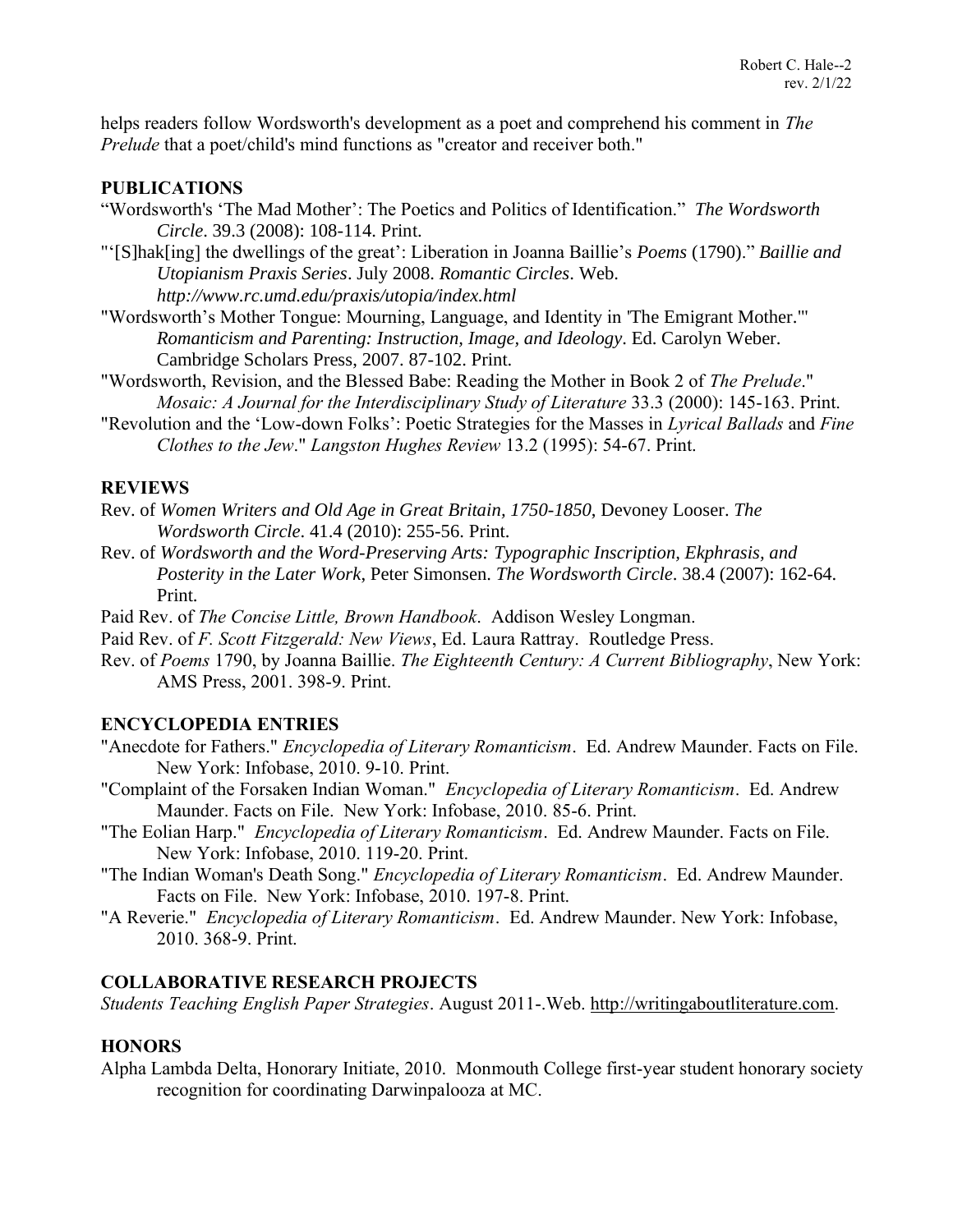- Senior Faculty Member of the Year. MC, 2006. A college-wide award determined by student vote for general excellence.
- Hatch Distinguished Faculty Award for Service. MC, 2006. A college-wide award for service to the institution, selected by faculty committee.
- Alumni Association Teaching Assistant Award. A university-wide award presented annually to one graduate student for excellence in teaching. Louisiana State University, 1995.

Nominee, English Department Teaching Assistant Award. Louisiana State University, 1994.

- Certificate for Outstanding Achievement in English Education. Awarded to one senior undergraduate pursuing certification in Secondary English Education. University of Tennessee, 1988.
- John C. Hodges Scholarship for Better English. Awarded to one senior undergraduate for general excellence in English Studies. University of Tennessee, 1987-88.

Phi Beta Kappa. University of Tennessee, 1987.

### **TEACHING INTERESTS**

Nineteenth-century British and American literature Twentieth-century British literature Rhetoric and composition Psychoanalytic approaches to literature

#### **TEACHING EXPERIENCE**

Professor of English, WKU, 2013- English 100—Introduction to College Writing English 200—Introduction to Literature English 200H—Honors Introduction to Literature English 382—Survey of English Literature II English 457G—British Literature Since 1900 English 516—Literature and Pedagogy Assistant & Associate Professor of English. MC, 2000-2013 English 110—Composition & Argument (formerly Composition and Literature) English 180—Introductory to Literature for Non-majors English 200—Introduction to English Studies (gateway to the major) English 221—Survey of British literature from 1789-1939 English 299—Writing Fellows (training course for writing tutors) English 339—Oscar Wilde (1/2 course) English 339—Beckett and Pinter (1/2 course) English 348—British Novels (taught as Victorian novels, nineteenth-century British novels by women, and modern British novels) English 350—19<sup>th</sup>-Century Literature and Religion (team-taught) English 350—Survey of Romantic poetry English 350—Victorian Culture English 350—Transatlantic Literature of the 1890s English 350—Survey of Short Stories English 350—Revolution and Reform in American Culture (team-taught) English 400—Senior Seminar (Capstone research course for English majors) Interdisciplinary Studies 101—Introduction to Liberal Arts (freshman seminar course) Issues & Ideas 426—Feminist Approaches to Literature and Society (senior-level general education capstone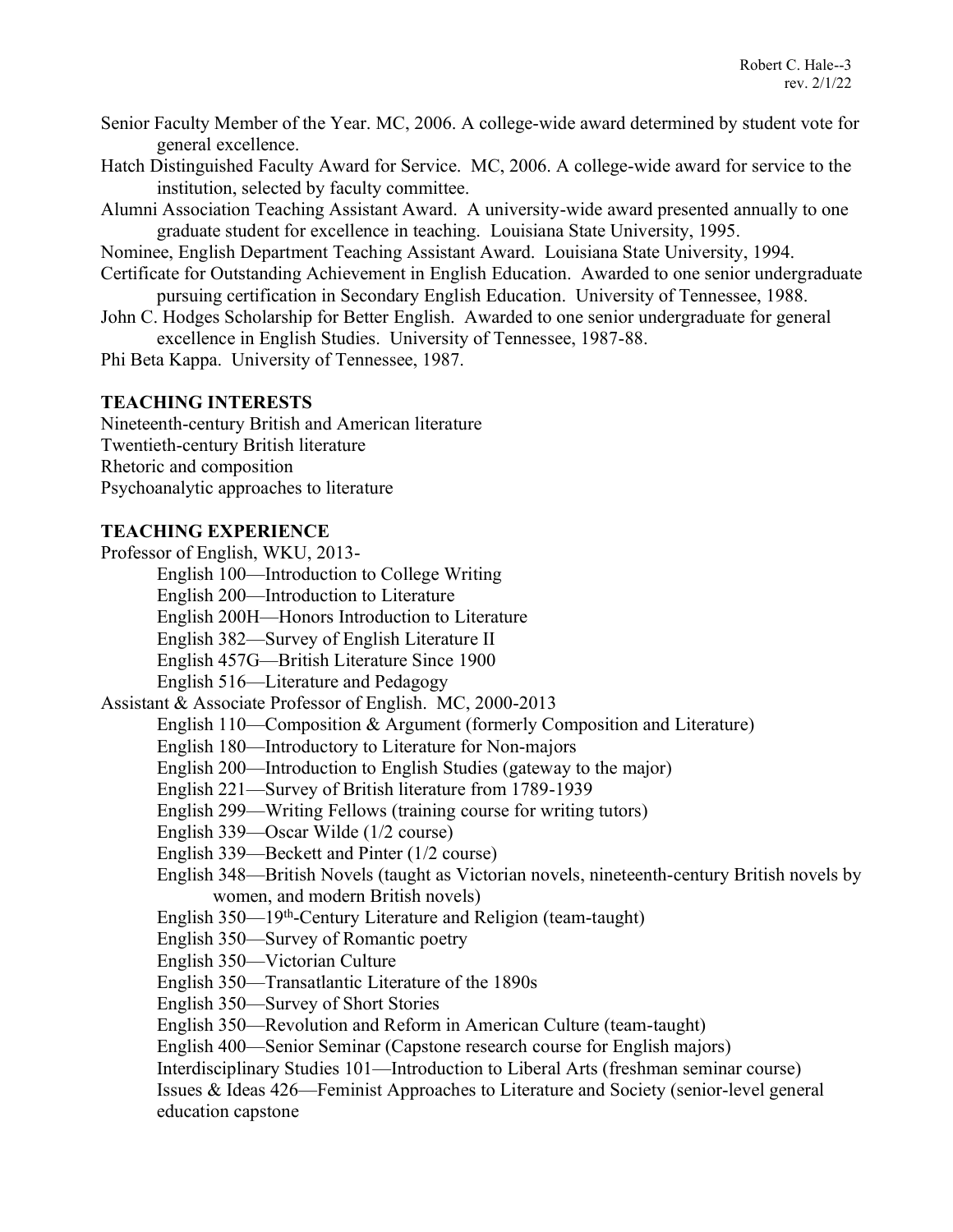Women's Studies 201—Introduction to Women's Studies

Assistant Professor of English. TAMUK, 1996-2000.

English 1301—A freshman course focusing on expository writing

English 1302—A freshman course focusing on argumentative writing

English 2342—An introductory poetry and novel course

English 2362—An introductory short story and drama course

English 4343—A survey of nineteenth-century British literature

English 4346—A survey of twentieth-century British literature

English 4370—A survey of poetry from the Renaissance to the present

English 5300—A graduate course on research methods and literary theory

English 5320/5370—Master's-level versions of the 4000-level courses

Teaching Assistant. LSU, 1991-1996.

English 1001—A freshman course focusing on expository writing

English 1002—A freshman course focusing on argumentative writing

English 2025—An introductory fiction course

English 2027—An introductory drama and poetry course

Instructor, English as a Second Language Program. LSU, 1992.

English and speech teacher. Brentwood Academy, Brentwood, TN, 1988-90.

English and drama student-teacher. Bluecoat High School, Walsall, England, Fall 1987.

### **PAPERS PRESENTED**

- "Heroic Infanticide in Felicia Hemans's "Indian Woman's Death-Song" Kentucky Philological Association Conference. Bowling Green, KY. 4-5 March 2016.
- "Teaching Victorian Culture: An Interdisciplinary Course Emphasizing Art, Literature, and Education." Interdisciplinary Nineteenth-Century Studies Conference. Co-presented with Brian Baugh and Craig Vivian. University of Kentucky, Lexington, KY. 22-25 March 2012.
- "'[S]hak[ing] the dwellings of the great': Liberation in Joanna Baillie's *Poems* (1790)." Annual Conference of the North American Society for the Study of Romanticism. University of Bristol, Bristol, UK. 26-29 July 2007.
- "Wordsworth's 'The Sailor's Mother' and 'The Affliction of Margaret': Giving Voice to Mourning Mothers in *Poems, in Two Volumes* (1807)." Romanticism and Parenting Conference. Seattle University, Seattle, WA. 24-26 June 2005.
- "The Danger of a Mother's Voice: Identification and Wordsworth's 'Her Eyes are Wild.'" Seventh Annual Conference of the North American Society for the Study of Romanticism. Dalhousie University, Halifax, Nova Scotia. 12 Aug. 1999.
- "Something Old or Something New? Joanna Baillie's *Poems* (1790)." South Central Modern Language Association Conference. New Orleans, LA. 14 Nov. 1998.
- "Wordsworth's Poetics and the Balance of Self and (M)others: Reading the 'Blessed Babe' in 1805 and 1850." Fifth Annual Conference of the North American Society for the Study of Romanticism. McMaster University, Hamilton, Ontario. 25 Oct. 1997.
- "Wordsworth's Mother Tongue: Mourning, Language, and Identity in 'The Emigrant Mother.'" National Graduate Student Conference on Romanticism. Emory University, Atlanta, GA. 12 Apr. 1996.
- "Revolution and the 'Low-Down Folks': A Comparison of *Lyrical Ballads* and *Fine Clothes to the Jew*." American Conference on Romanticism. Marquette University, Milwaukee, WI. 22 Sep. 1995.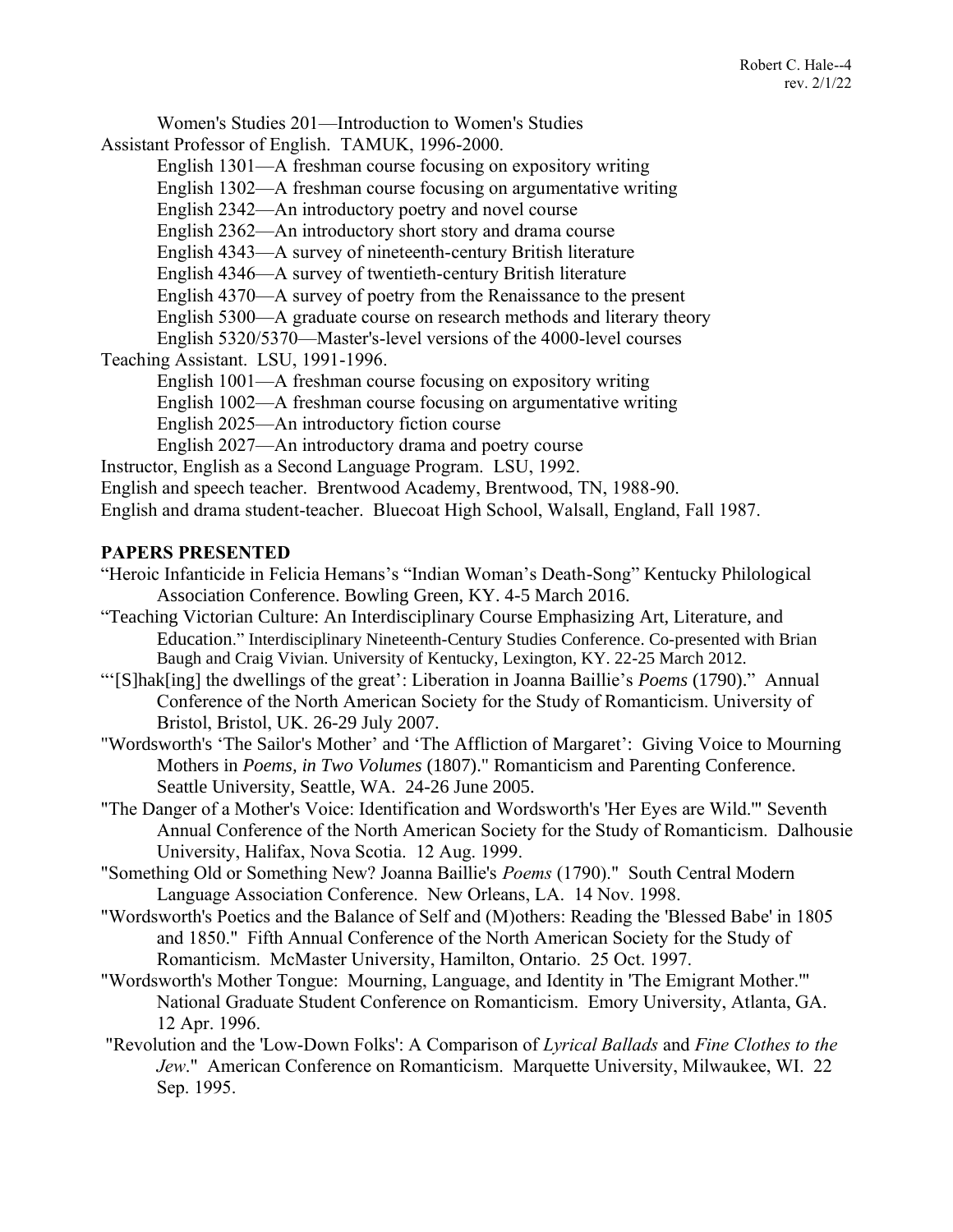- "Ghostly Words: Towards a Poetics of Fantastic Poetry." Popular Culture Association. Chicago, IL. 8 Apr. 1994.
- "Dancing Goats, Magical Storms, and Silly Love Songs: Meta-cinema and Mazursky's *Tempest*." LSU Philological Club. Baton Rouge, LA. 10 Mar. 1994.
- "Ghostbusting in Wordsworth's *Peter Bell*: Riding the Ass from Marvellous to Fantastic to Uncanny." Texas A&M/LSU Graduate Student Conference on Language and Literature. College Station, TX. 9 Oct. 1992.

#### **OTHER CONFERENCE PARTICIPATION**

- Participant. Association of Departments of English Summer Seminar East, New York, NY, 16-19 June 2016.
- Participant, Training the Trainers. Associated Colleges of the Midwest Summer Conference. Macalester College, Minneapolis, MN, 2-3 June 2005.
- Participant, *Modernism and The Cultures of Modernity*. Midwest Faculty Seminar. Chicago, IL. Feb 27-Mar 1, 2003.
- Participant, *Re-defining the Eighteenth Century*. Associated Colleges of the Midwest Spring Conference. Bjorkenlunden, WI. 16-18 Mar. 2001.
- Chair, Kate Chopin Panel. LSU Graduate Student Conference. Baton Rouge, LA. 16 Feb. 1996.
- Chair, Wordsworth and Philosophy Panel. American Conference on Romanticism, Milwaukee, WI. 22 Sep. 1995.

Chair, Feminist Theory Panel. LSU Graduate Student Conference. 24 Feb. 1995.

Chair, Romantics Panel. LSU Graduate Student Conference. 10 Feb. 1994.

#### **ACADEMIC SERVICE**

Chief Human Resources Officer Search Committee, WKU, 2022

- Chair, Academic Program Review Creation Committee, WKU, 2020-
- Kentucky Chief Academic Officers Council, WKU, 2020-
- Assurance of Student Learning Committee, WKU, 2020-
- Council of Deans, WKU, 2020-
- Staff Compensation Committee, 2019-
- Provost's Council, WKU, 2019-20
- Co-Chair, Tennessee Higher Education Quality Assurance Review Team, Austin Peay State University, 2019
- Co-Chair, Academic Innovation and Excellence Sub-committee, WKU Strategic Planning Committee, 2017-18
- Search Chair, WKU School of Journalism and Broadcasting Director, 2017
- Search Chair, WKU History Department Head, 2016

Committee on Credits and Graduation, WKU, 2015-2019

Potter College of Arts and Letters Curriculum Committee, WKU, 2013-

Personnel Committee, MC, 2012-13

Admissions & Academic Status Committee, MC, 2009-2012

Communication Across the Curriculum Search Chair, MC, 2009-10

Communication Across the Curriculum Search, MC, 2008-09

Communication Across the Curriculum Advisory Group, MC, Summer 2008

Faculty Senate, MC, 2007-09

English Department Chair, MC, 2007-

Nineteenth-Century Studies Committee, MC, 2007-2013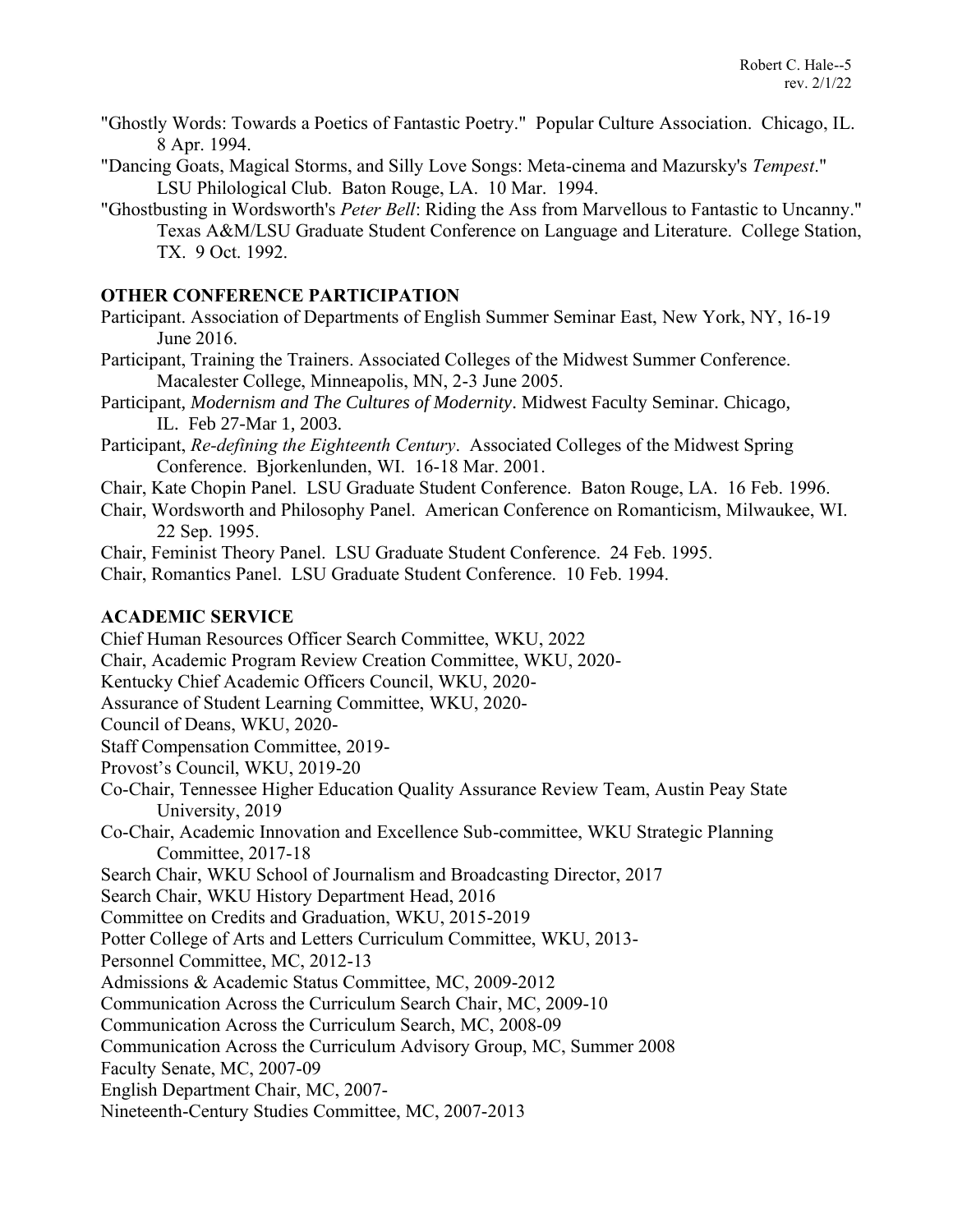Interim English Department Chair, Spring 2007 Academic Strategic Planning Task Force, MC, 2006-08 Hatch Awards Selection Committee, MC, 2006- Faculty Senate, MC, 2005-06 Curriculum Review Task Force, Reflections Sub-group, MC, 2005- Faculty Senate Secretary, MC, Spring 2006 Dean Search Committee, MC, 2004-05, 2005-06 New Faculty Mentor, MC, 2004-05, 2005-06, 2010-11, 2012-13 Introduction to Liberal Arts New Topic Committee Chair, MC, 2003-04 Admissions and Academic Status Committee, MC, 2004-05 Education Hiring Committee, MC, 2003-04 Freshman Seminar Mentor, MC, Fall 2002 Curriculum Review Task Force (CRTF), MC, Mar. 2002-2004 CRTF Disciplines in Context Working Group, MC, 2002-03 CRTF Quantitative Literacy Working Group, MC, 2002-03 CRTF Planning Committee, MC, 2002 Panel Discussion on Graduate School in English, Sigma Tau Delta, MC, 28 Nov. 2001. Freshman Seminar Convocation, Plagiarism, MC, Fall 2001, 02, 03, 04, 05 Finance and Institutional Development Committee, MC, Fall 2001-Spring 2004 FIDC Secretary, MC, 2002-03, Fall 2003 Woodrow Wilson/German Marshall Fellow Selection Committee, MC, 2001-02 Co-chair, New Faculty Orientation, MC, 2001-02 Web Coordinator Hiring/Advisory Committee, MC Spring 2001-Fall 2002 Faculty Advisor, Sigma Tau Delta, MC, Fall 2001- Keynote Speaker, Kappa Delta Pi, MC, January 2001 Co-chair, Mentoring Week Committee, MC, 2000-03 Co-chair, MC and ACM Web Site Evaluation Task Force, Fall 2000-03 Women's Studies Faculty, MC, Fall 2000- Faculty Advisor, *Printing Press*, 2000- University Developmental Education Task Force, TAMUK, Fall 1999-2000 Freshman Convocation Committee, TAMUK, 1999-2000 Director of Freshman and Sophomore English, TAMUK, Fall 1998-2000 Publications & Recruitment Committee, TAMUK, 1998-2000 Chair, Language & Literature Undergraduate Curriculum Review Committee, TAMUK, 1997-98 Freshman and Sophomore English Committee, 1997-2000 Graduate School Curriculum Committee, TAMUK, 1997-1998 College of Arts and Sciences, Attendance Policy Committee, TAMUK, 1997 Undergraduate Mentor Program, TAMUK, 1996-2000 Language & Literature Computer Classroom Committee, TAMUK, 1996-2000 Language & Literature Library Committee, TAMUK, 1996-2000 Language & Literature Scheduling Committee, TAMUK, 1996-2000 Steering Committee, Graduate Student Conference, LSU 1994-95 Chair, English Graduate Student Association Orientation Committee, LSU, 1993-95 Judge, Emily Toth Award (Women's Caucus for the American/Popular Culture Association), 1994-96 Graduate School Representative, Southern Association for Accreditation of Colleges and Secondary Schools, LSU, 1994

Administrative Assistant, The Hemingway/Fitzgerald International Conference, Paris, Summer 1994